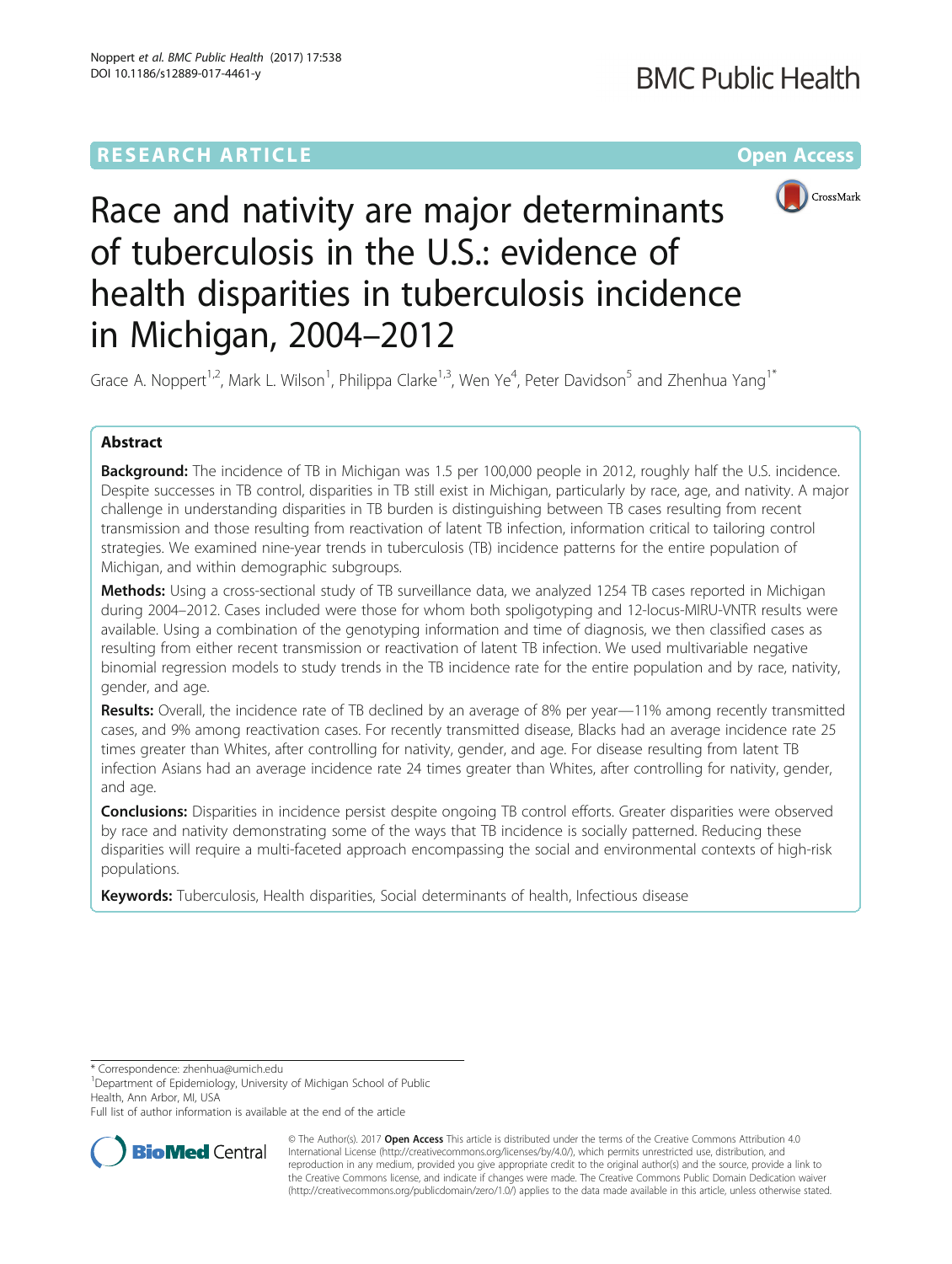## Background

The social underpinnings of tuberculosis (TB) disease have long been documented both in historical narratives and scientific literature. Yet, disparities in the incidence of TB related to nativity (where a person is born), race, and socio-economic status (SES) continue to persist despite organized TB control efforts. Applying a social determinants of health framework to infectious etiologies, specifically TB, could shed light on more distal social and environmental factors that may be inhibiting our ability to reduce enduring disparities in TB [\[1](#page-9-0)]. Such an approach may be able to shift our understanding from delineation of risk factors to a more comprehensive understanding of the processes producing such risk factors [\[2](#page-9-0)].

Despite a resurgence of TB in the U.S. from 1986 to1992, incidence is now at its lowest (3.2 per 100,000 in 2012) since routine reporting began in 1953 [[3, 4](#page-9-0)]. That decline, however, has recently stagnated [\[3](#page-9-0), [5\]](#page-9-0), in both urban and rural populations [\[6](#page-9-0), [7](#page-9-0)] and among foreignborn persons [[5\]](#page-9-0). In addition, incidence of TB in the U.S. is much higher among racial/ethnic minorities, people of lower SES, those with HIV, the homeless, and the incarcerated [\[5](#page-9-0), [8](#page-9-0)–[11](#page-9-0)]. Consistent with various studies that have examined the effects of SES on health [\[12](#page-9-0)], TB incidence shows an SES gradient, whereby people of lower SES experience greater risk of TB—a gradient much steeper among U.S.-born cases [[10, 13, 14](#page-9-0)].

Many studies have reported disparities in TB incidence in the U.S., particularly racial disparities [[15](#page-9-0)–[19](#page-9-0)]. However, few studies have contextualized these disparities in the larger framework of social and environmental determinants of health. In the late 1980s and early 1990s, several studies examined the social and geographic context of TB cases as means to understand the increase in TB incidence following the HIV epidemic [[14](#page-9-0), [20, 21\]](#page-9-0). More recently, studies in Washington State examined the relationship between neighborhood socioeconomic disadvantage and TB incidence and disease progression finding that residence in an area with greater neighborhood disadvantage is associated with increased TB incidence, accelerated progression of disease, and genotypic clustering, particularly among U.S.-born cases [[22](#page-9-0)–[24](#page-9-0)]. Recent studies seeking to understand the drivers of these persistent disparities posit that SES and/or an unequal burden of TB risk factors may be confounding our understanding of racial and ethnic disparities in TB in the U.S. [\[15](#page-9-0), [16\]](#page-9-0). It may be that investigations of the social and geographic context of individuals hold clues for understanding the drivers of TB disparities in different contexts, and for designing context-specific interventions to ameliorate them.

In the state of Michigan TB control has largely been successful; the incidence rate is consistently lower than the national average [\[15](#page-9-0)]. Yet, despite Michigan being a low-burden state, TB remains a notable public health issue, particularly among socially vulnerable populations. At present about 75% of TB cases occur in the Detroit Metro Area while only 39% of the Michigan population resides there [[15, 25](#page-9-0)]. Moreover, about half of Michigan TB cases are foreign-born, compared to 63% of the national TB cases in 2012 [[4\]](#page-9-0). In 2010, less than 8% of the Michigan population was foreign-born, compared to 13% of the U.S. population [[26](#page-9-0)]. Understanding the differential impacts of social factors on TB infection and disease, and specifically how such factors differ for recently transmitted versus cases resulting from reactivation of latent TB infection (LTBI), will help reduce risk and improve treatment.

Much of the investigation of TB in the U.S. in recent decades has focused on high-burden settings. However, as we move from strategies aimed at controlling TB to strategies aimed at eliminating TB, it is increasingly important to understand the patterns of TB incidence in low-burden settings. This is critical given the levelling off of TB incidence in the U.S. in recent years [[27\]](#page-9-0). Recent reports have emphasized the importance of local approaches to TB control; approaches that take into account context (including socio-demographic context) when thinking about how to best design TB control interventions [\[28, 29](#page-9-0)]. Having a more thorough understanding of TB epidemiology in low burden settings, and particularly understanding the local context can allow the development of more effective TB control strategies to achieve TB elimination.

Using Michigan surveillance data from 2004 to 2012, we examined TB incidence patterns for the entire population of Michigan, and within population subgroups. We used both genotypic and temporal data to investigate trends separately for cases due to recent transmission and those due to reactivation of LTBI. We specifically sought to document disparities in TB incidence by race, nativity, gender, and age in Michigan with the aim of laying the foundation for future studies that can explore the mechanisms underlying such disparities.

## Methods

#### Study population and data collection

A total of 1800 TB cases were reported to the Michigan Department of Health and Human Services during January 1, 2004 - December 31, 2012 (Fig. [1\)](#page-2-0). The gold standard of TB diagnosis is whether TB culture grows from inoculation with a TB sputum and/or tissue sample in a laboratory setting. The resulting cultures allow for genotyping of TB isolates giving the ability to infer genotypic clusters via two genotypic measures: spoligotyping and 12-locus-MIRU-VNTR. Therefore, we limited our analyses to only those cases confirmed with a positive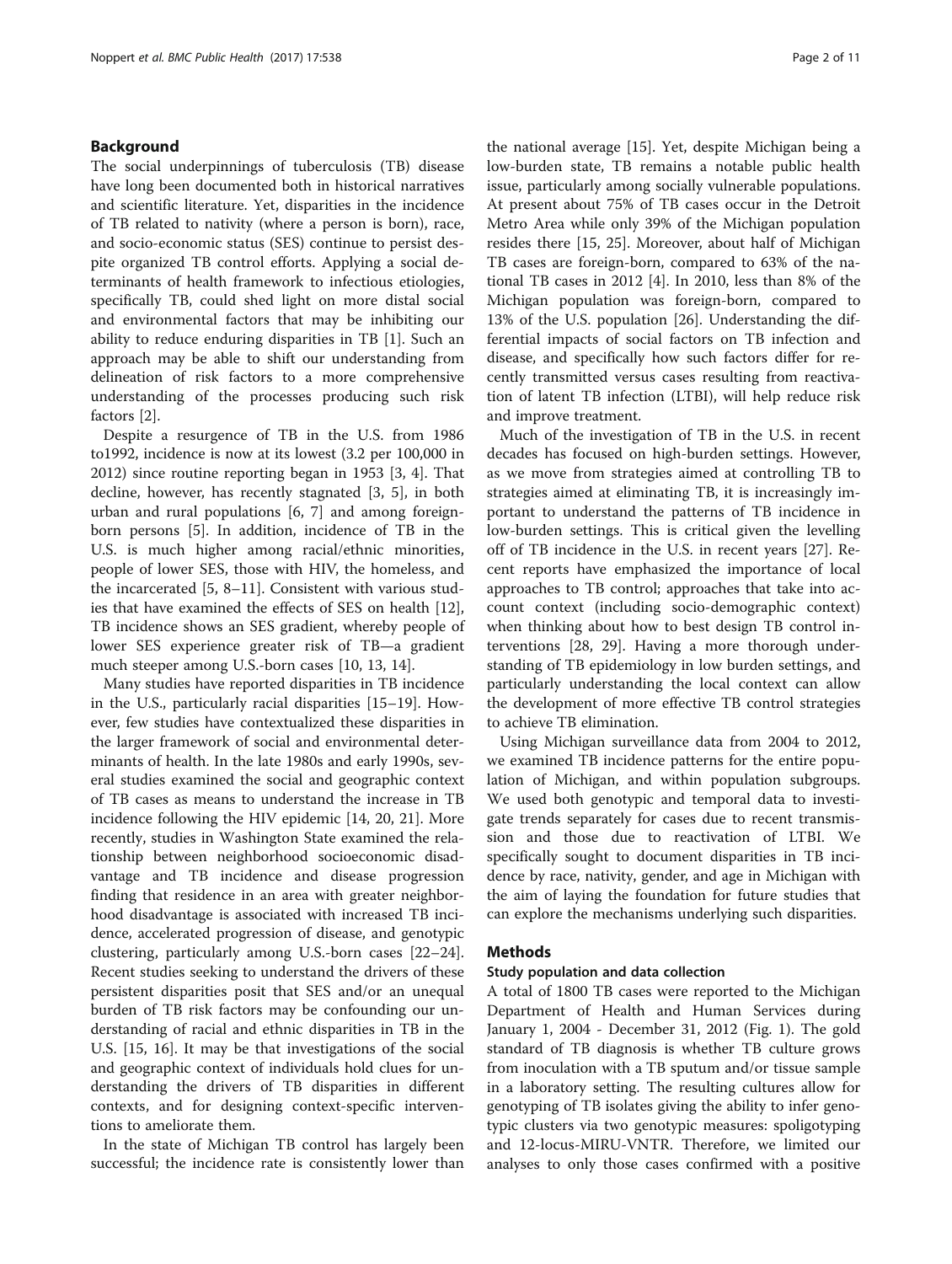<span id="page-2-0"></span>

culture. Of the 1800 total cases, 1390 (77%) cases were culture-confirmed; 410 (23%) cases were those without microbiological confirmation, or culture-negative.

We used the first isolate from each case and only a single isolate was used per case. As with previous studies, a genotypic TB cluster was defined as two or more cases with identical spoligotype and 12-locus MIRU genotyping patterns in addition to a diagnostic date within a one year time period of one another [[7](#page-9-0), [30](#page-9-0)]. Such clusters are not necessarily spatial clusters, and could occur over more than one year if the cases were connected by another case with an identical genotypic pattern within the one-year time frame [[7\]](#page-9-0). If a case did not meet this definition, it was classified as a nonclustered case [\[7](#page-9-0)]. With this time-restricted genotypic cluster definition, clustered cases were considered as a proxy for cases resultant from recent transmission; nonclustered cases to be a proxy for cases resultant from reactivation of LTBI. The inclusion of a time requirement allows for greater specificity in the classification of a genotypic cluster as a case resulting from recent transmission. Thus, cases were excluded if they did not have both a spoligotype and a 12-locus-MIRU-VNTR result. Of the 1390 culture-confirmed cases, 1316 (95% of all culture-confirmed cases) had both genotypic measures.

Demographic and clinical characteristics of the sample were drawn from de-identified TB surveillance data collected by the Michigan Department of Health and Human Services using the "Report of a Verified Case of TB" form [\[31\]](#page-9-0). Classifications of race, nativity, gender, and age were based on demographic data collected from the above form. We only included participants who selfidentified as Black, Asian, or White in our racial classification. We focused only on race rather than race/ ethnicity because the data did not capture multiple ethnic categories. Further, only 10% of the sample identified as Hispanic ethnicity. In order to ensure comparability with previous studies, age was defined as 18–64 or  $≥65$  years old [[7, 30\]](#page-9-0). Cases under 18 years of age were excluded due to the difficulty in accurately ascertaining pediatric cases [[32\]](#page-9-0). Gender and nativity were dichotomized as male or female and U.S.-born or foreign-born, respectively. The study sample represents 70% of the total number of reported TB cases in Michigan during the study period.

The study was approved by the Health Sciences and Behavioral Sciences Institutional Review Board at the University of Michigan.

## Statistical analyses

Using a cross-sectional study of TB surveillance data, we analyzed 1254 TB cases reported in Michigan during 2004–2012. Incidence rates for the study time period were calculated overall for the study population, clustered and non-clustered cases separately, and then by race, age, gender and nativity. To generate the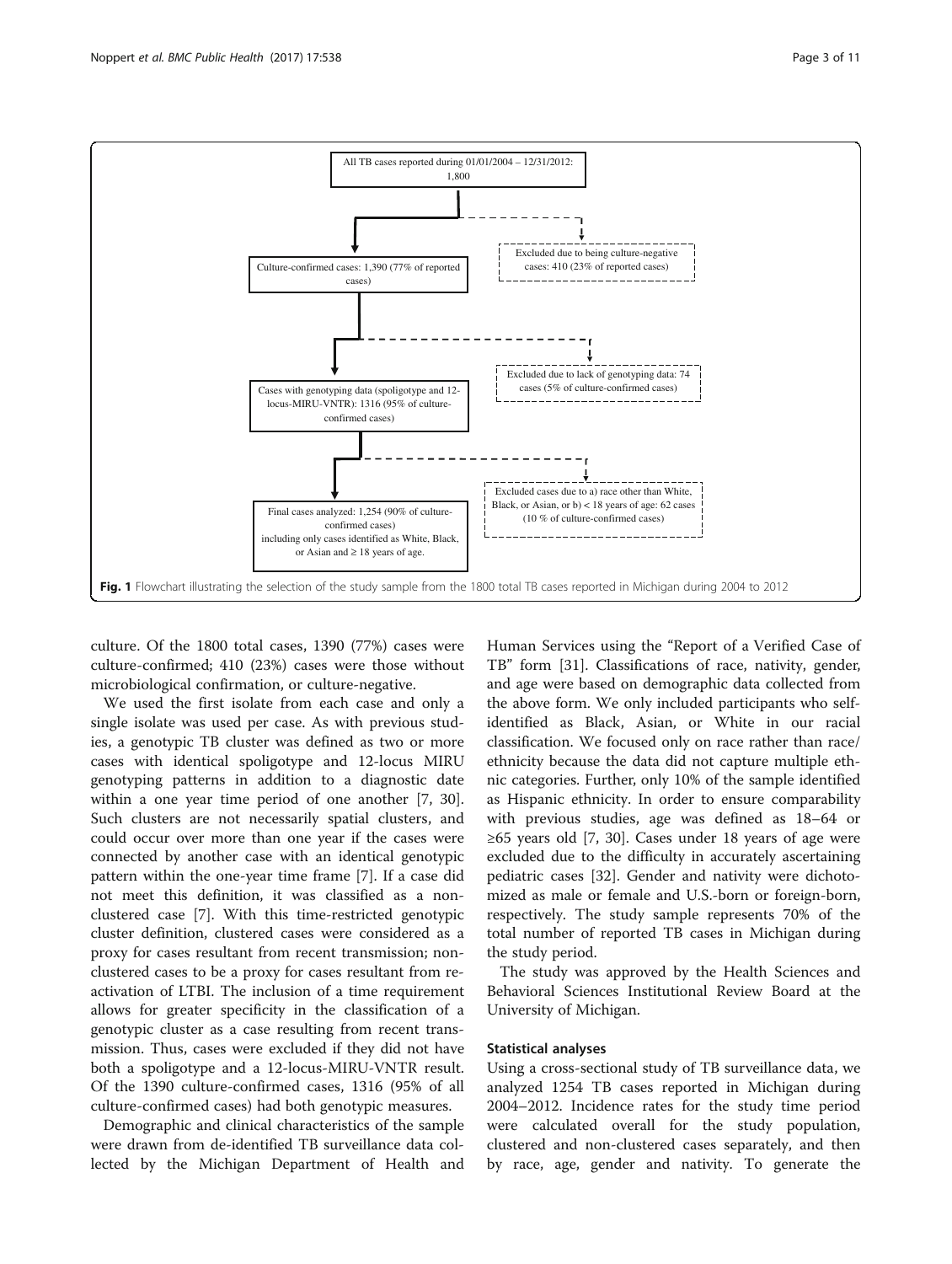denominators for the total population and subgroup incidence rate calculations, population-level characteristics for Michigan were obtained from the American Community Survey through the U.S. Census Bureau [[33\]](#page-9-0). Enumerating the population by nativity, race, gender, and age is considered identifiable data according to the U.S. Census. Thus, in order to obtain these subgroup population estimates, we took the available population numbers (for example, the number of persons who are foreign-born, white, and male) and applied the age proportions reported in the American Community Survey.

We first visually examined the trends in incidence both overall and among subgroups of race, nativity, gender, and age. We plotted the incidence rates over time and calculated the confidence intervals based on the Poisson distribution following the method developed by Buchanan [\[34](#page-9-0)] in Microsoft Excel (2011).

Negative binomial regression models with a log link were then developed to examine temporal changes in incidence overall and among clustered and non-clustered cases, and by subgroups of race, nativity, gender, and age. We used negative binomial models because they are appropriate for count data without relying on the assumption of a mean equal to the variance. The distribution of our data was such that the variance was substantially greater than the mean. We first modeled the effect of each demographic factor by time (year) separately. There was no significant effect of time, which therefore was removed from the model. We then used a multivariable negative binomial regression model with a log link to analyze the average incidence rate ratio by subgroups of the population, including all demographic factors. In our models, we assumed that each case contributed one person-year of follow-up time.

All regression analyses were conducted in SAS V9.4 and statistical significance was assessed with a two-tailed alpha level of 0.05.

## Results

Of the 1254 cases in the sample, 473 (38%) fit our criteria for a clustered case, while 781 (62%) were considered non-clustered cases. The 473 clustered cases belonged to 95 unique clusters with the size ranging from 2 to 51 cases.

## Characteristics of the study population

Of the 1254 cases analyzed in this study 44% were foreign-born and 55% U.S.-born (Table [1\)](#page-4-0). The sample was 33% White, 42% Black, and 25% Asian. Cases ranged from 18 years of age to 104 years of age with a median of 49 years of age. 60% of the cases were male, 40% female (Table [1\)](#page-4-0). Finally, 70% of the cases had pulmonary TB, 22% extrapulmonary TB, and 8% had both pulmonary and extrapulmonary TB (Table [1](#page-4-0)). The socio-demographic composition of the study sample was similar to that of all TB cases diagnosed in Michigan during the study period (Additional file [1:](#page-8-0) Table S1).

## State-wide incidence rate trends

From 2004 through 2012, the overall incidence rate of TB declined from 2.69 cases per 100,000 persons in 2004 to 1.28 cases per 100,000 in 2012. The average annual percent decline was 8.0%, (95% CI [−0.49, 15.7],  $P = 0.06$ .

The incidence rate for both clustered and nonclustered TB declined over the time period. The decline in the incidence rate was the largest among clustered TB cases falling from 1.01 per 100,000 in 2004 to 0.36 per 100,000 in 2012. This corresponds to an average annual decline of 11.2% (95% CI [−0.60, 21.6), P = 0.06). The incidence rate of non-clustered TB was 1.68 per 100,000 persons in 2004 and 0.92 per 100,000 persons in 2012, corresponding to an average annual decline of 8.5% (95% CI [ $-0.06$ , 16.4],  $P = 0.05$ ). The difference between the average annual decline in the incidence rate for clustered and non-clustered TB does not appear to be significant given the overlapping 95% confidence intervals.

Over the nine-year study period, the proportion of cases classified as clustered in the study sample decreased while the proportion of non-clustered cases increased. In 2004, clustered cases accounted for 38% of the study sample versus 28% in 2012.

## Subpopulation incidence rate trends

No significant differences were found in the rate of decline in the incidence comparing Blacks and Asians to Whites (Fig. [2a\)](#page-5-0). Overall, Blacks had an average annual decline in the incidence rate of 9.0% (95% CI [−3.5, 20.0]), Asians 4.1% (95% CI [−9.2, 15.7]) and Whites 11.0% (95% CI [−0.7, 21.4]) (P = 0.80 and P = 0.41 for Blacks and Asians compared to Whites, respectively). Among the clustered cases, Blacks had an average annual decline in the incidence rate of 10.4% (95% CI [−5.4, 23.8]), Asians 7.5% (95% CI [−12.1, 23.6]) and Whites 14.8% (95% CI [−1.7, 28.6]) (P = 0.68 and  $P = 0.54$  for Blacks and Asians compared to Whites, respectively) (Fig. [2a\)](#page-5-0). Among non-clustered cases, Blacks had an average annual decline in the incidence rate of 11.1% (95% CI [−2.9, 23.2]), Asians 5.3% (95% CI [−7.9, 16.8]), and Whites 10.4% (95% CI [−2.0, 21.4]) (P = 0.94,  $P = 0.55$  for Blacks and Asians compared to Whites, respectively) (Fig. [2a](#page-5-0)).

Similarly, there were not significant differences in the decline rate by nativity (Fig. [2b\)](#page-5-0). Overall, the U.S.-born had an average annual decline of 9.3% (95% CI [−3.0, 20.2]) and foreign-born 7.2% (95% CI [−3.7, 17.0]) (U.S.-born vs. foreign-born:  $P = 0.79$ ). Among clustered cases, the U.S.-born had an average annual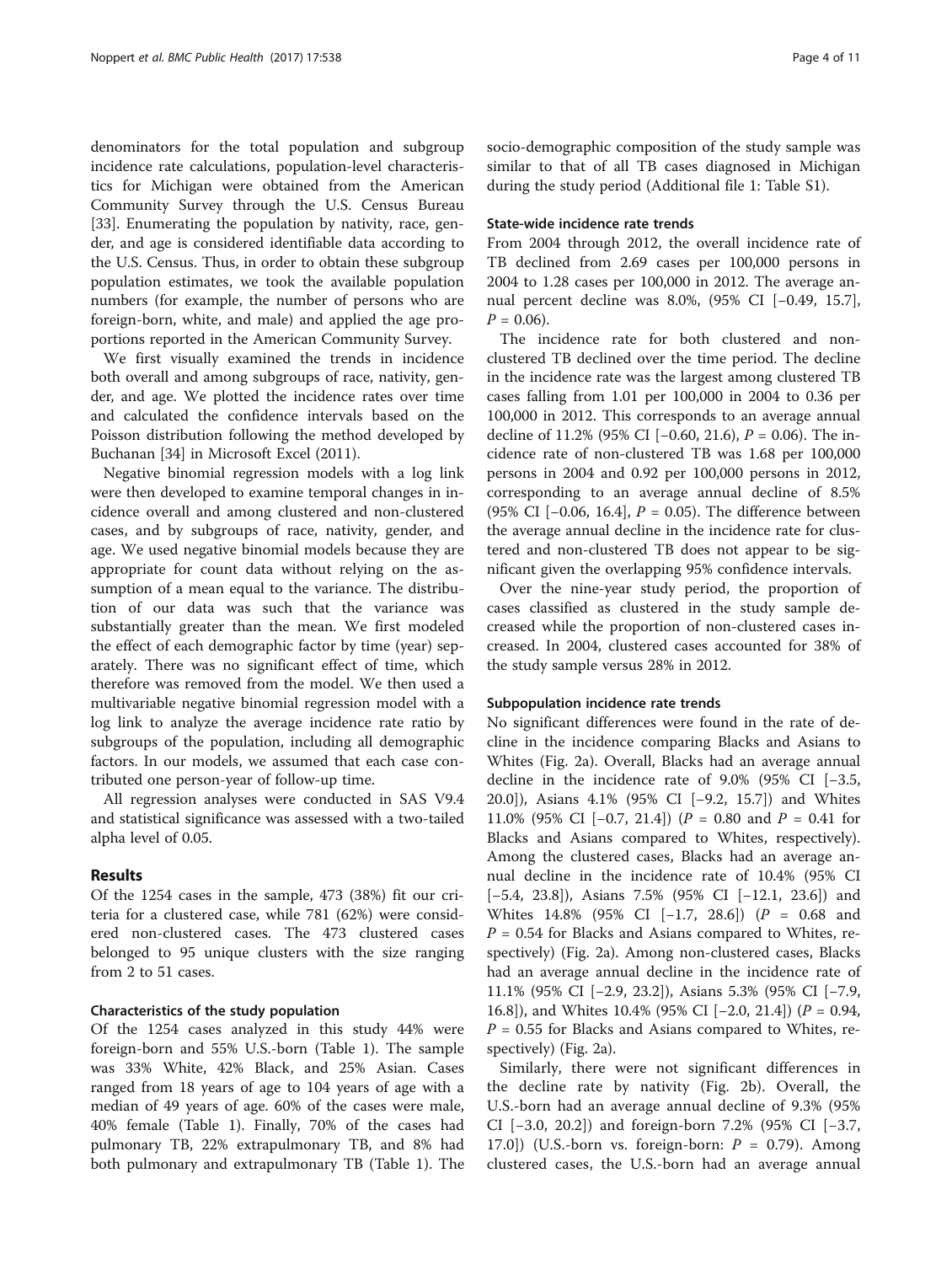| Risk factor                    | Study sample ( $n = 1254$ ) |         | Excluded from study sample ( $n = 546$ ) |      | $P$ -Value |
|--------------------------------|-----------------------------|---------|------------------------------------------|------|------------|
|                                | $\hbox{N}$                  | $\%$    | $\hbox{N}$                               | $\%$ |            |
| Race                           |                             |         |                                          |      |            |
| White                          | 419                         | 33.4    | 199                                      | 36.5 | < 0.0001   |
| Black/African American         | 525                         | 41.9    | 196                                      | 35.9 |            |
| Asian                          | 310                         | 24.7    | 118                                      | 21.6 |            |
| American Indian/Alaskan Native |                             |         | 5                                        | 0.92 |            |
| Native Hawaiian or Other       |                             |         | 14                                       | 2.6  |            |
| Unknown                        |                             |         | 11                                       | 2.0  |            |
| Missing                        |                             |         | 3                                        | 0.55 |            |
| Age groups (years)             |                             |         |                                          |      |            |
| $<18$                          |                             |         | 124                                      | 22.7 | < 0.0001   |
| $18 - 64$                      | 939                         | 74.9    | 324                                      | 59.3 |            |
| $65+$                          | 315                         | 25.1    | 98                                       | 18.0 |            |
| Gender                         |                             |         |                                          |      |            |
| Male                           | 750                         | 59.8    | 297                                      | 54.4 | 0.04       |
| Female                         | 504                         | 40.2    | 248                                      | 45.4 |            |
| Missing                        |                             |         | $\mathbf{1}$                             | 0.18 |            |
| Nativity                       |                             |         |                                          |      |            |
| Foreign-born                   | 557                         | 44.4    | 241                                      | 44.1 | 0.58       |
| US-born                        | 694                         | 55.3    | 302                                      | 55.3 |            |
| Missing                        | 3                           | 0.24    | 3                                        | 0.55 |            |
| Site of disease                |                             |         |                                          |      |            |
| Pulmonary                      | 880                         | 70.3    | 308                                      | 56.4 | < 0.0001   |
| Extrapulmonary                 | 275                         | 22.0    | 188                                      | 34.4 |            |
| Both                           | 97                          | $7.8\,$ | $46\,$                                   | 8.4  |            |
| Missing                        | $\overline{2}$              |         | $\overline{4}$                           | 0.73 |            |

<span id="page-4-0"></span>Table 1 Comparison of the distribution of selected demographic and clinical characteristics among those cases included in the study sample to those cases excluded from the study sample

Classifications of race, age, gender, nativity, and site of TB disease were defined based on the Report of Verified Case of TB form developed by the Centers for Disease Control and Prevention

P-values are based on the chi-squared test

decline in the incidence rate of 15.3% (95% CI [−0.5, 28.4]) and foreign-born 9.5% (95% CI [−5.0, 21.9]) (U.S.-born vs. foreign-born:  $P = 0.56$ ). Among nonclustered cases, the U.S.-born had an average annual decline in the incidence rate of 11.2% (95% CI [-1.2, 22.1]) and foreign-born 7.0% (95% CI [−4.4, 17.2]) (U.S.-born vs. foreign-born:  $P = 0.60$ ).

There were no differences in the rate of decline in the incidence by gender (Fig. [2c\)](#page-5-0).

Overall, males had an average annual decline in the incidence rate of 3.3% (95% CI [−8.8, 14.0 and females 15.3% (95% CI [3.4, 25.8]) (male vs. female: P = 0.14). Among clustered cases, males had an average annual decline of 9.4% (95% CI [−6.6, 23.1]) and females 14.5% (95% CI [−4.1, 29.7]) (male vs. female: P = 0.66). For non-clustered cases, males had an average annual decline in the incidence rate of 2.2% (95% CI [−10.4, 13.4]) and females 17.6% (95% CI [−6.4, 27.8]) (male vs. female:  $P = 0.06$ ). While the interaction between time and gender among non-clustered cases approaches significance with a  $p$ -value of 0.06, it was not significant with a cut point of 0.05.

Likewise, the two age groups did not differ in the rate of decline in the incidence (Fig. [2d\)](#page-5-0). Overall, the 18–64 year age group had an average annual decline in the incidence rate of 11.4% (95% CI [0.41, 21.2]) and the 65+ age group 4.4% (95% CI [−8.7, 16.0]) (65+ vs. 18–64:  $P = 0.39$ ). Among clustered cases, the 18–64 year age group had an average annual decline in the incidence rate of 10.6% (95% CI [−4.6, 23.5]) per year and the 65+ age group 13.9% (95% CI [−7.8, 31.2]) (65+ vs. 18–64:  $P = 0.79$ ). This trend was reversed among the nonclustered cases, the 18–64 age group had an average annual decline in the incidence rate of 14.3% (95% CI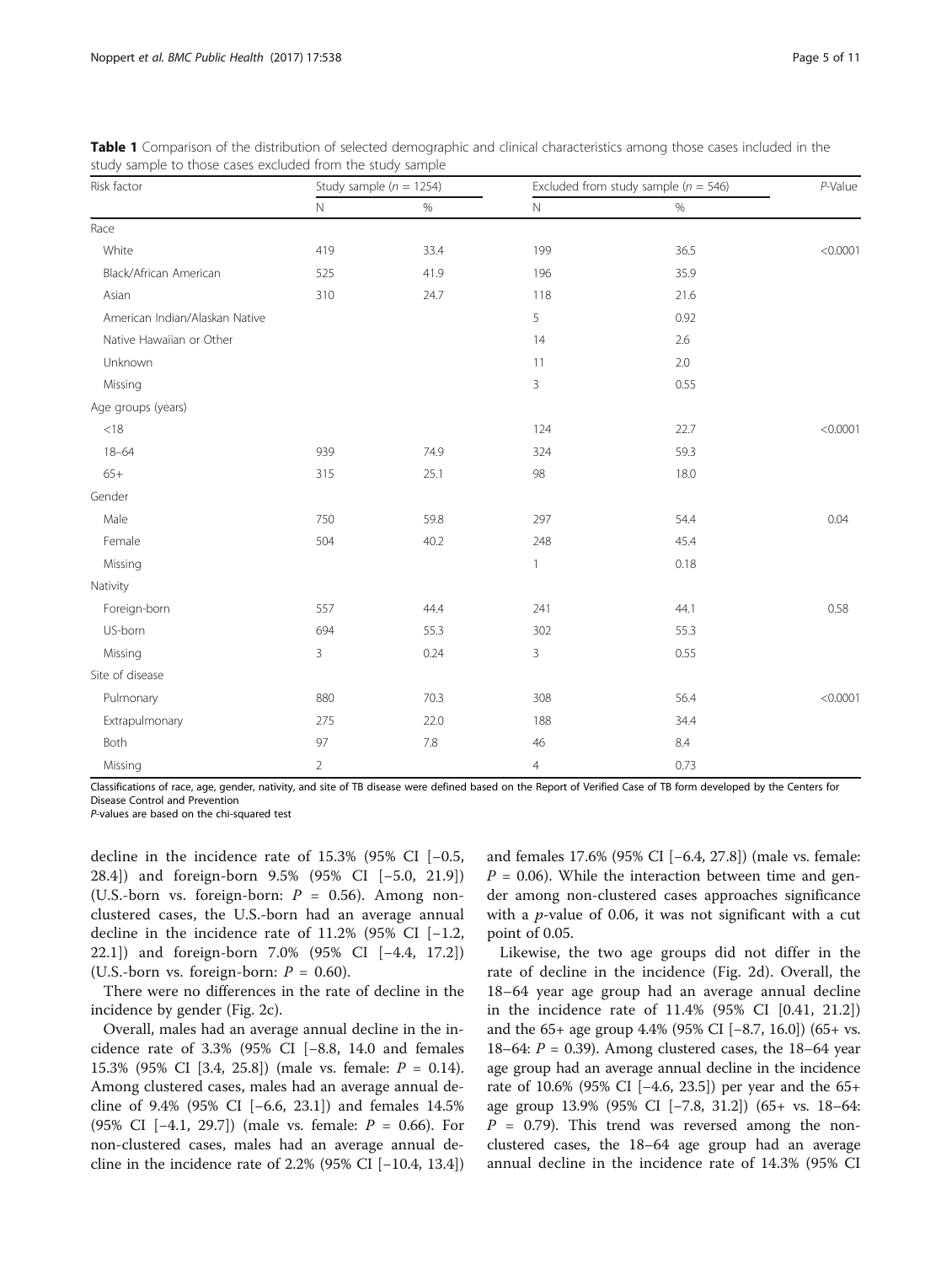<span id="page-5-0"></span>

rate per 100,000 persons for Foreign-born persons. c. Comparison by gender. Dark grey bar represents the incidence rate per 100,000 persons for males. Light grey bar represents the incidence rate per 100,000 persons for females. **d**. Comparison by age Dark grey bar represents the incidence rate per 100,000 persons for those 18–64 years old. Light grey bar represents the incidence rate per 100,000 persons for those 65 years of age and older

 $[4.0, 23.5]$  compared to the  $65 +$  age group of 3.9% (95% CI [−9.3, 15.4] (65+ vs. 18–64: P = 0.19).

## Comparison of average incidence rate among subpopulations

We next evaluated whether there were significant differences in the average incidence rate ratio across subgroups for both clustered and non-clustered TB cases.

Given no significant differences in the decline rate were found among subgroups when the demographic factors were examined one at a time, interactions between time and demographic factors were not included in the multivariable analysis. The greatest disparities in the average incidence rate were observed by race and nativity among the clustered cases (Table [2](#page-6-0)). However, there were also stark disparities evident among the non-clustered cases.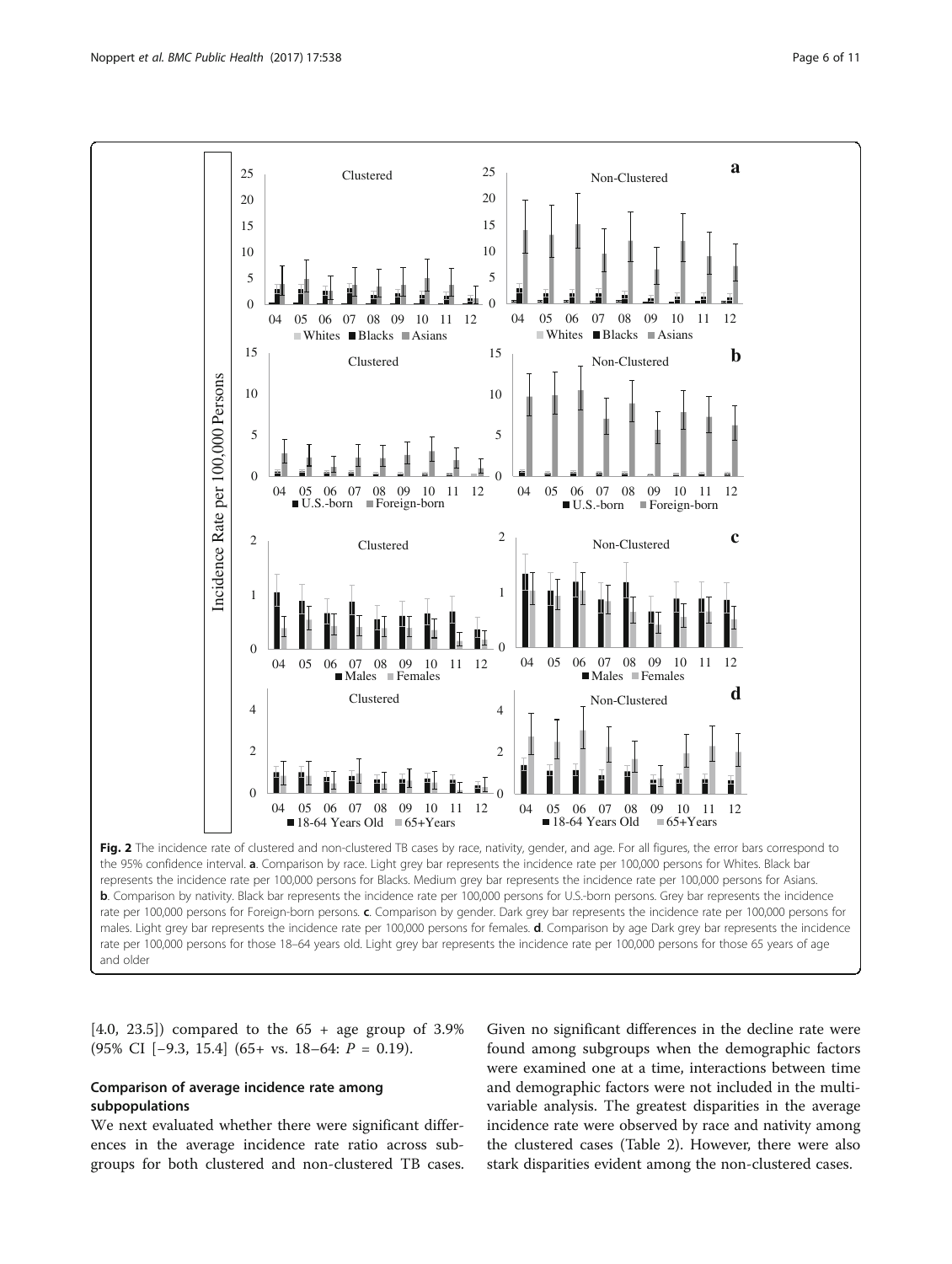<span id="page-6-0"></span>Table 2 Incidence rate ratio of TB according to selected sociodemographic characteristics in Michigan, 2004–2012

| Variable     |     | Clustered cases       |     | Non-clustered cases |  |  |
|--------------|-----|-----------------------|-----|---------------------|--|--|
|              | Ν   | IRR (95% CI)          | N   | IRR (95% CI)        |  |  |
|              | 479 |                       | 775 |                     |  |  |
| Race         |     |                       |     |                     |  |  |
| White        | 107 | Ref.                  | 312 | Ref.                |  |  |
| <b>Black</b> | 296 | 24.6 (15.5, 38.8)     | 229 | 7.7(5.3, 11.1)      |  |  |
| Asian        | 76  | 18.6 (10.5, 32.9)     | 234 | 23.5 (16.3, 35.8)   |  |  |
| Nativity     |     |                       |     |                     |  |  |
| U.S.-born    | 359 | Ref.                  | 335 | Ref.                |  |  |
| Foreign-born | 117 | 10.0 (6.6, 15.2)      | 440 | $7.0$ $(5.0, 9.8)$  |  |  |
| 3 missing    |     |                       |     |                     |  |  |
| Gender       |     |                       |     |                     |  |  |
| Male         | 313 | Ref.                  | 437 | Ref.                |  |  |
| Female       | 166 | $0.61$ $(0.41, 0.91)$ | 338 | 0.74(0.54, 1.0)     |  |  |
| Age          |     |                       |     |                     |  |  |
| 18-64 Years  | 414 | Ref.                  | 525 | Ref.                |  |  |
| 65+ Years    | 65  | $0.83$ $(0.54, 1.3)$  | 250 | 2.6(1.9, 3.5)       |  |  |

Classifications of race, age, gender, nativity, and site of TB disease were defined based on Report of Verified Case of TB form developed by the Centers for Disease Control and Prevention

Models based on multivariable negative binomial regression models Clustered and non-clustered cases were modeled separately with all four demographic characteristics included in models: race, nativity, gender, and age

IRR incidence rate ratio

Ref. reference group

Among clustered TB cases, Blacks had an average incidence rate 25 times greater than Whites, with Asians at 19 times greater incidence than Whites, after controlling for nativity, gender, and age (Table 2). In the same model, the foreign-born had an average incidence rate 10 times greater than the U.S.-born after controlling for race, gender, and age (Table 2).

Disparities were also observed in the non-clustered model, particularly by nativity. In the non-clustered model, the foreign-born had an average incidence rate 7 times greater than that of the U.S.-born when controlling for race, gender, and age (Table 2). Racial disparities were also observed: Blacks had an average incidence rate 7 times greater than that of Whites, Asians 24 times greater than that of Whites, when controlling for nativity, gender, and age (Table 2).

In addition, further investigation of the effects of race and nativity showed that nativity is a confounder of the relationship between race and TB incidence. In the clustered model, we saw that racial disparities were reduced when nativity was included in the model for both Blacks and Asians. In the non-clustered model, the racial disparities were slightly attenuated for Blacks when nativity was included in the model. However, racial disparities were amplified for Asians when accounting for nativity (results shown in Additional file [2](#page-8-0): Table S2).

### **Discussion**

This study analyzed temporal changes in TB incidence patterns in Michigan during 2004–2012, with particular attention to subgroups by race, nativity, gender, and age. We found the incidence rate of TB to be declining overall in Michigan both for recently transmitted cases and reactivated cases. Our results suggest both ongoing transmission and reactivation of LTBI are actively contributing to the burden of TB disease in Michigan. Notably, we found significant subgroup disparities in the average incidence rate, particularly by race and nativity.

On the whole TB incidence is declining in the U.S. We observed an average yearly percentage decline of 8% in the incidence, greater than the average percentage decline (5%) reported for the U.S. as a whole in this time period [[4, 35](#page-9-0)–[42\]](#page-9-0). The greater decline in Michigan might be partially explained by a population composition that differs from many of the more populous states contributing to the national TB burden such as California, Texas, New York, and Florida who accounted for nearly half of all TB cases in 2014 [[43](#page-10-0)]. The higher TB incidence rate in these states may be driven by a larger proportion of foreign-born populations in these state as compared with Michigan [[44](#page-10-0)].

Our findings show that both ongoing transmission and reactivation of LTBI are contributing to TB incidence in Michigan. Based on our analysis, an average of 62% of the cases in Michigan resulted from reactivation of LTBI. Studies in Arkansas have reported similar findings, though with smaller proportions of cases attributable to reactivation [[7, 30](#page-9-0)]. Based on our analysis, TB control efforts need to implement additional measures that can both reduce Mycobacterium tuberculosis (MTB) transmission and reduce reactivation of LTBI. Routine contact tracing is a key component of the TB control strategy in Michigan; however, additional routine screening for LTBI and active TB, followed by timely appropriate treatment may be beneficial among certain subpopulations in Michigan.

Although the concept of race is widely recognized as a social construction, it represents a strong predictor of health and disease in the U.S. Racial classifications in the U.S. are based on a social definition of race, rather than a biological or genetic definitions [\[45](#page-10-0)]. Racial differences in the U.S. reflect both historic and contemporary differences in power, status, and access to resources [\[46](#page-10-0)]. Accordingly, differences by race, and the meaning of those differences, must be assessed when examining health disparities in the U.S. context.

In general, we did not find significant differences in the TB decline rate in our subgroup analyses. However,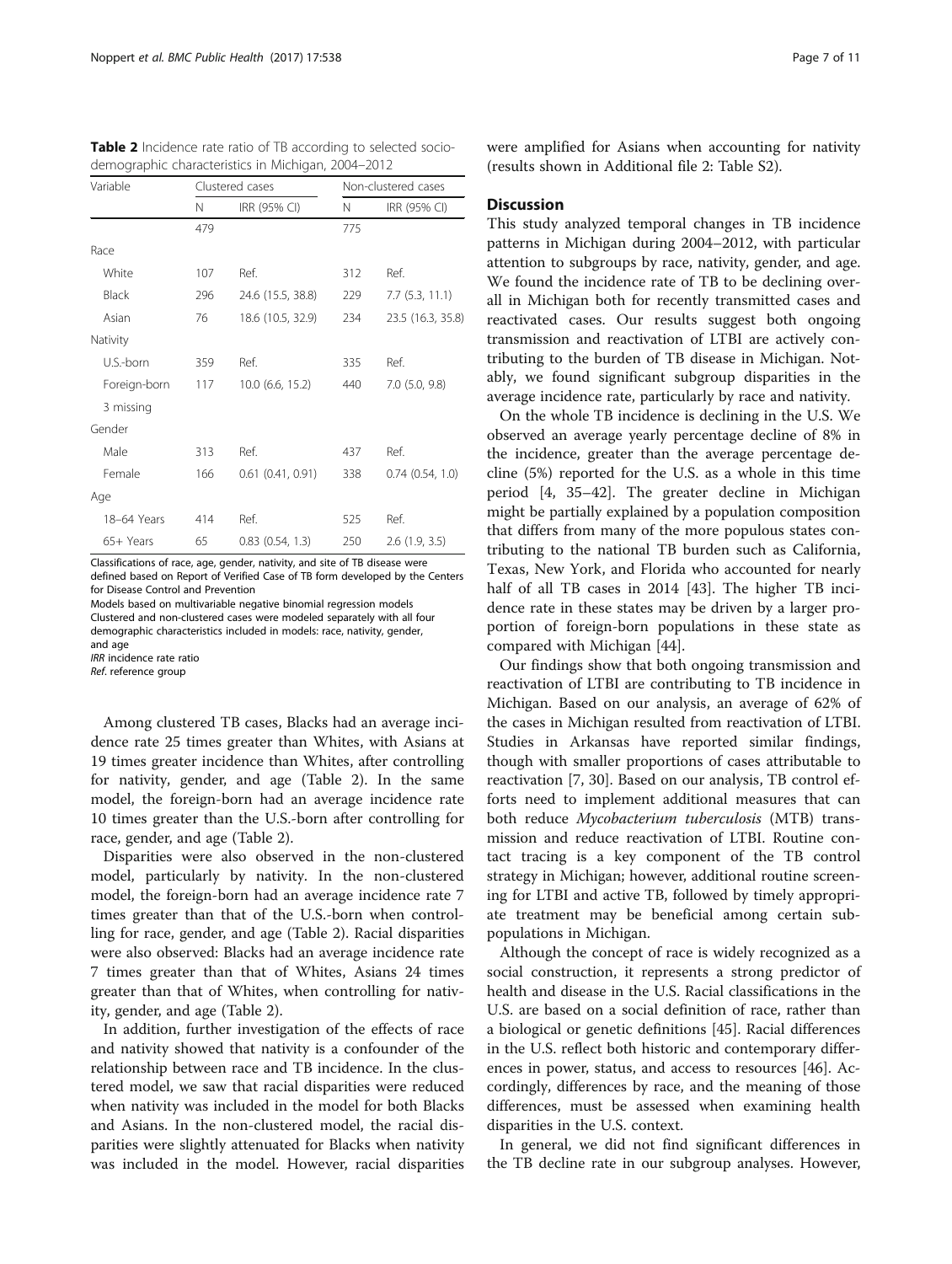there was evidence of disparities in the average incidence rate, particularly by race and nativity. Among recently transmitted cases, the highest risk racial group was Blacks while among reactivation of LTBI cases it was Asians. The evidence is mixed regarding the racial distribution of TB. While some studies have also reported the greatest racial disparity in TB incidence between Blacks and Whites [[47](#page-10-0)], the national surveillance data suggests the greatest racial disparities exist between Asians and Whites [\[43](#page-10-0)]. Our multivariable models allowed us to explore these disparities while accounting for the effects of nativity. For example, among both recently transmitted cases and reactivation of LTBI cases, we demonstrated that nativity confounded the relationship between race and TB disparities. In some cases, the racial disparities were reduced after accounting for nativity, while in other cases the disparities were amplified after accounting for nativity (results shown in Additional file [2](#page-8-0): Table S2). Thus, accounting for nativity is critical to understanding the relationship between race and TB incidence.

Disparities by nativity were evident among both cases resulting from recent transmission as well as those resulting from reactivation of LTBI. Immigrants may be infected in their country of origin and may reactivate sometime later when in the U.S. [[48](#page-10-0)–[50](#page-10-0)]. However, the disparity observed between foreign-born and U.S.-born persons among the recently transmitted cases suggests they are also at risk for acquiring TB infection while in the U.S. This may be resultant from increased exposure to active TB cases among other recent immigrants or it could it be a reflection of their social and environmental circumstances once in the U.S.

Our study is one of only a few to use a multivariable approach to disentangle the differential impact of sociodemographic factors on disparities in TB incidence in the U.S. Bivariate analyses of the socio-demographic patterning of TB risk miss important relationships that are only uncovered when controlling for other factors. Other studies that have used a multivariable approach have also found that social vulnerability based on minority race/ethnicity, nativity, and income was a better predictor of TB incidence than traditional TB risk factors such as over-crowding living conditions or high population density [[51\]](#page-10-0).

During the 19th and early 20th centuries, TB was thought to be endemic in the U.S., particularly among those living in poor, crowded housing without access to basic resources: clean water, sanitation, ample food [[52, 53](#page-10-0)]. Yet, in recent decades the focus in infectious disease control in the U.S. has shifted to individuallevel predictors of risk and disease, often ignoring the social and environmental context of individuals that may be a more salient predictor of risk. While we recognize that the same types and magnitudes of

resource deprivation that occurred more than a century ago are not the same today, our findings indicate that, despite organized TB control efforts, contemporary disparities are still important in explaining TB patterns today, suggesting that it could be important to again address the social and environmental context in which TB cases are arising. It is not sufficient to simply describe the patterns of TB incidence without regard to how these factors are working together to augment risk in certain populations.

Additionally, despite our knowledge of the highly social nature of TB, control efforts in the U.S. rarely emphasize the social and environmental context as means for intervention. Recently, the World Health Organization has begun to recognize the inextricable links between social and economic determinants of TB incidence globally [[52, 54\]](#page-10-0). Globally, the burden of TB often disproportionately falls on the most vulnerable populations. Hargreaves et al. suggests that global TB control needs to develop interventions that simultaneously incorporate the traditional biomedical approaches as well as approaches that address the social determinants of health [\[54](#page-10-0)]. These efforts have mainly been targeted to high-burden TB countries in order to reduce the global incidence of TB. However, we advocate for an extension of this expansive view of TB control to low burden TB settings as TB disparities often persist in these settings. While many studies show social factors ranging from neighborhoods to social cohesion to be meaningful predictors of TB risk, we now need to move to incorporating these findings into TB control in the U.S.

One critical limitation to our study was the availability of more detailed socio-demographic data. While our findings suggest significant social patterning of TB incidence, our ability to infer what may be driving the observed disparities is limited based on the data available. Future studies would benefit from the collection of more detailed socio-demographic data. This could be done by improving the data collected on the RVCT form or research studies with the explicit purpose of collecting such data.

Our incidence rate calculations were based on extrapolations of census data. Updated population denominators were not available for all years, possibly reducing accuracy of the population-level data. However, the resulting bias is likely non-differential, biasing the observed estimates towards the null. Additionally, there are several limitations inherent in the methodology utilized to define a genotypic cluster and thereby proxy recent transmission. Some misclassification of genotypic clustering may have occurred for those cases diagnosed in 2004 and 2012. To be classified as clustered, a case had to share a genotype and a diagnostic date within one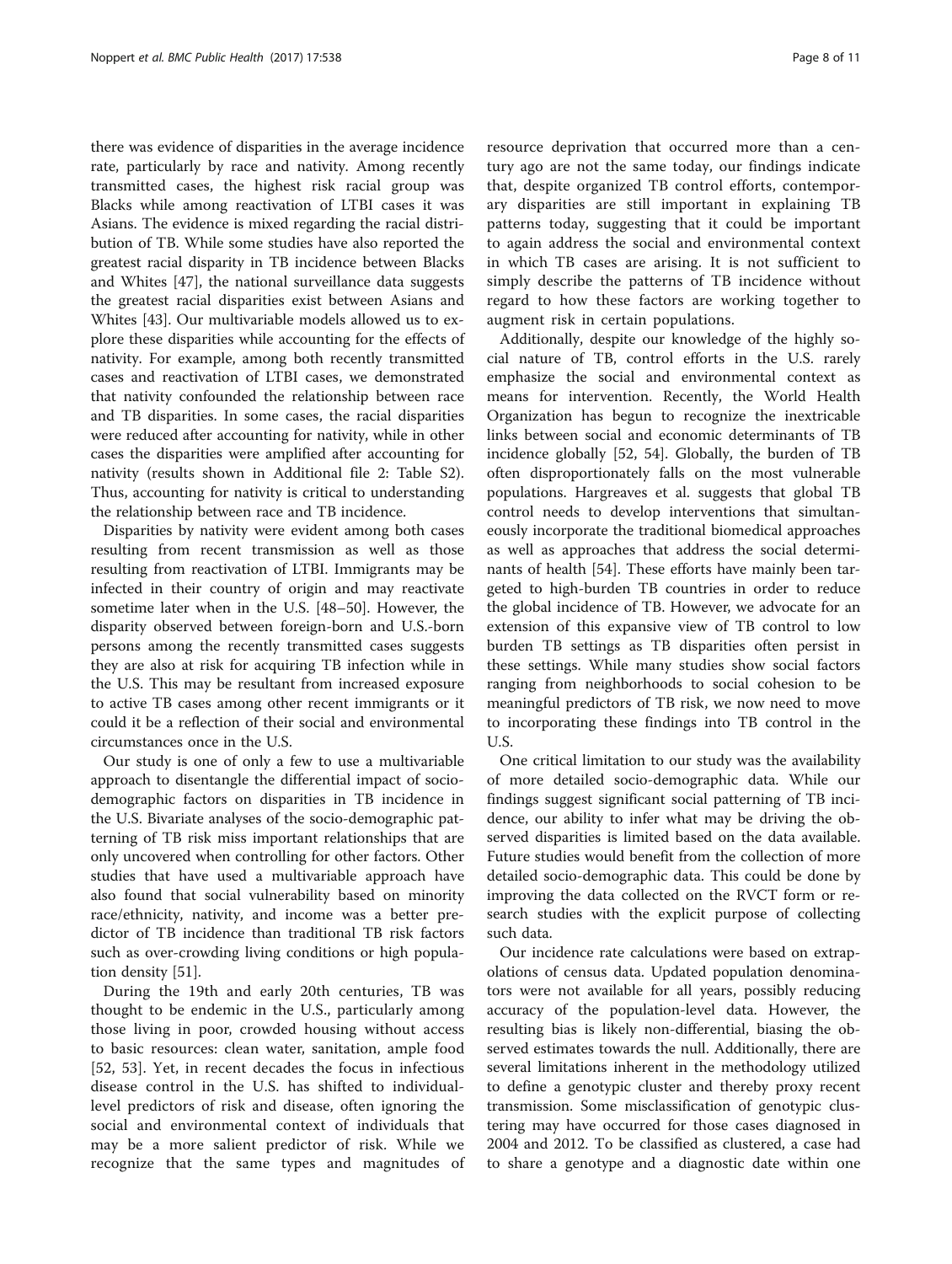<span id="page-8-0"></span>year of another case. Thus, there may have been some 2004 cases that were misclassified as non-clustered since we could not link them to cases diagnosed in 2003 because of a lack of data for the 2003 cases. The same would be true of those cases diagnosed in 2012. We performed sensitivity analyses excluding 2004 and 2012 cases. The proportion of cases classified as clustered was not substantially different when excluding 2004 and 2012. Moreover in the multivariable models, the effect estimates were relatively close and were most often an underestimate of the disparity.

Moreover, while we believe that the addition of a time restriction in our genotypic cluster definition increased the specificity of the designation, it is also possible that the use of a one-year time period may systematically underestimate the true proportion of recent transmission. One year is the shortest cut point that has been used to distinguish recent transmission from reactivation disease in previous studies [\[55](#page-10-0), [56\]](#page-10-0). For example, Borgdorff et al. found a significant portion of secondary cases were diagnosed more than one year after infection from the primary case [\[57\]](#page-10-0). In using the one year criterion, we followed a previously published methodology used in the U.S. context so as to allow our analysis to be comparable to previous reports regarding recent transmission trends [\[7](#page-9-0), [30](#page-9-0), [58\]](#page-10-0). We also believe that our use of this classification helps to reduce the effect of the relatively lower discriminatory power of 12-loci MIRU typing on the clustering rate, another methodological limitation that may result in underestimation of recent transmission in our study population.

Future studies should seek to employ multi-faceted methodologies for identifying recent transmission, such as the one described by Yuen et al. [\[59](#page-10-0)]. They used a plausible source-case methodology that used data on the genotype, infectiousness status, geographic location and time to classify cases as recent transmission. Accordingly, they found that only 14% of national cases were classified as recent transmission, notably lower than what we, and others, have found.

## Conclusions

This is the first study offering a more in-depth analysis of the trends in TB incidence in Michigan. Our findings suggest that both ongoing transmission and reactivation of LTBI are contributing to the incidence of TB in Michigan. This is consistent with trends in Arkansas where studies have documented that ongoing transmission is occurring as well [\[7](#page-9-0), [30\]](#page-9-0). In low incidence settings, such as Arkansas and Michigan, TB control is not often focused on reducing transmission of MTB. However, these studies suggest that additional strategies addressing ongoing control of TB transmission should be a key tenet of TB control programs in low incidence, as

well as high incidence settings. As the U.S. moves towards TB elimination, more local approaches to TB control are needed that can address the specific sociodemographic composition in a given context and tailor strategies accordingly [[28](#page-9-0)].

Additionally, disparities in incidence persist despite ongoing TB control efforts suggesting more targeted TB control is needed to reduce incidence in high-risk groups. The greater disparities by race and nativity demonstrate some of the ways that TB incidence is socially patterned, disproportionately affecting the most vulnerable members of the population. Reducing these disparities will require a multi-faceted approach encompassing the social and environmental contexts of high-risk populations.

## Additional files

[Additional file 1: Table S1.](dx.doi.org/10.1186/s12889-017-4461-y) Comparison of the Distribution of Selected Demographic and Clinical Characteristics Among all Reported Cases in Michigan and the Study Sample. (DOCX 15 kb)

[Additional file 2: Table S2.](dx.doi.org/10.1186/s12889-017-4461-y) Incidence Rate Ratio of TB According to Selected Socio-Demographic Characteristics in Michigan, 2004–2012. Models with and without nativity are shown. (DOCX 16 kb)

#### Abbreviations

LTBI: Latent TB infection; SES: Socio-economic status; TB: Tuberculosis

#### Acknowledgments

We thank our collaborators at the TB Control Program at the Michigan Department of Health and Human Services for their contribution to the collection of data used for this study.

#### Funding

GN received partial support from the University of Michigan, Rackham Graduate School for the analysis and preparation of this manuscript. GN also received support for this research from NIH grant number 5 T32 AG000029– 40 for finalizing the initial submission and for the entire revise and resubmission process.

#### Availability of data and materials

The data that support the findings of this study are available from the Michigan Department of Health and Human Services but restrictions apply to the availability of these data, which were used under a data use agreement for the current study, and so are not publicly available. These data may be available through request to the Michigan Department of Health and Human Services.

#### Authors' contributions

GN participated in the design of the study, carried out the data analysis, interpreted the data and drafted and revised the manuscript. MW assisted with interpretation of study results and revising of the manuscript. PC assisted with interpretation of study results and revising of the manuscript. WY assisted with the data analysis and revising of the manuscript. PD coordinated the data collection and assisted with revising the manuscript. ZY conceived and directed the study, assisted with interpretation of study results and revising of the manuscript. All authors read and approved the final manuscript.

#### Competing interests

The authors declare no competing interests.

#### Consent for publication

Not applicable.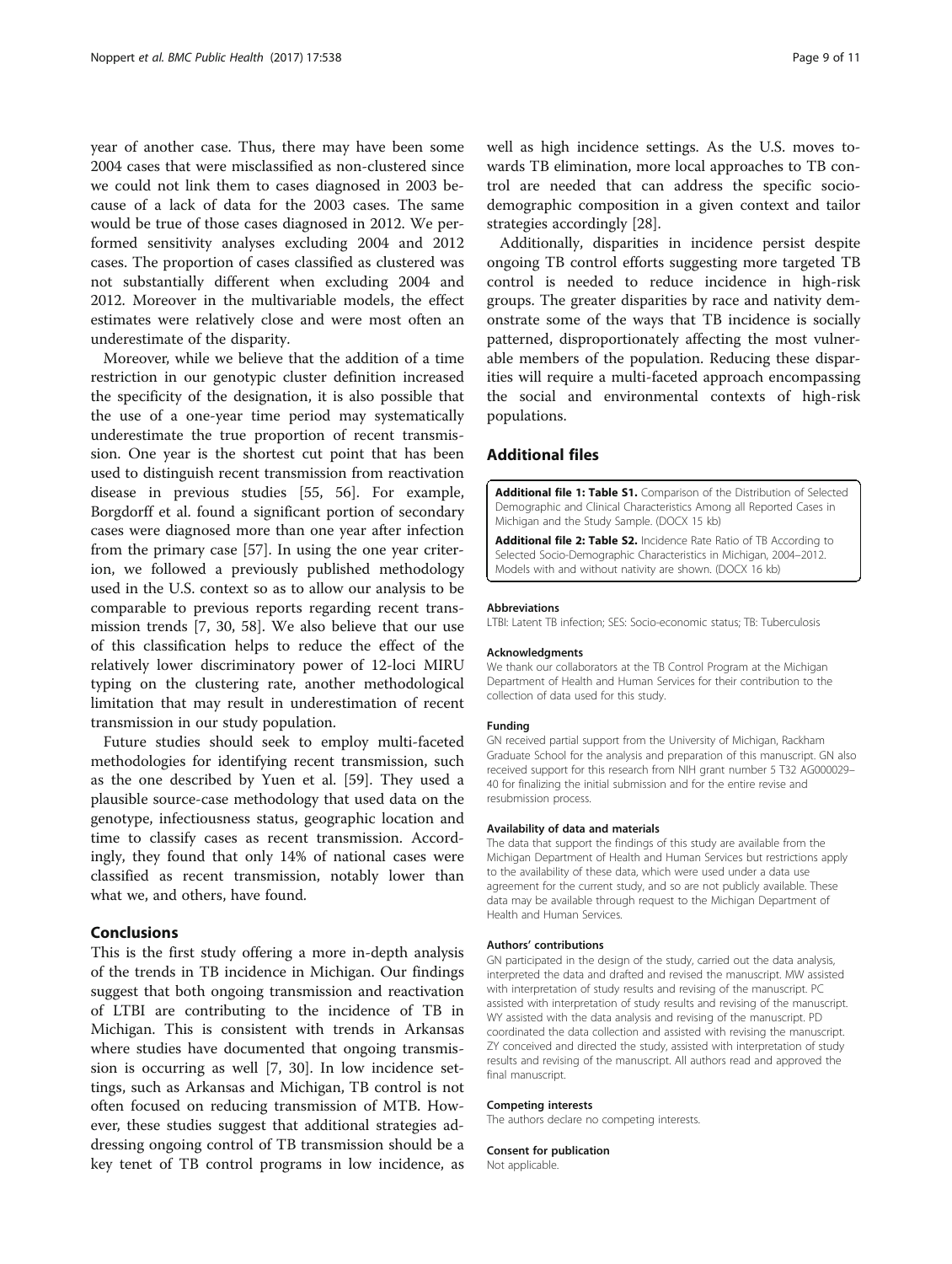#### <span id="page-9-0"></span>Ethics approval and consent to participate

This study was approved by the Institutional Review Board for Health Sciences and Behavioral Sciences at the University of Michigan (ID# HUM00082884).

## Publisher's Note

Springer Nature remains neutral with regard to jurisdictional claims in published maps and institutional affiliations.

#### Author details

<sup>1</sup>Department of Epidemiology, University of Michigan School of Public Health, Ann Arbor, MI, USA. <sup>2</sup> Center for the Study of Aging and Human Development, Duke University, Durham, NC, USA. <sup>3</sup>Survey Research Center, Institute for Social Research, University of Michigan, Ann Arbor, MI, USA. 4 Department of Biostatistics, University of Michigan School of Public Health, Ann Arbor, MI, USA. <sup>5</sup>Michigan Department of Health and Human Services, Lansing, MI, USA.

#### Received: 28 September 2016 Accepted: 23 May 2017 Published online: 02 June 2017

#### References

- 1. Woolf SH, Braveman P. Where health disparities begin: the role of social and economic determinants–and why current policies may make matters worse. Health Aff (Millwood). 2011;30:1852–9.
- 2. Cohen JM, Wilson ML, Aiello AE. Analysis of social epidemiology research on infectious diseases: historical patterns and future opportunities. J Epidemiol Community Health. 2007;61:1021–7.
- Schneider E, Moore M, Castro KG. Epidemiology of tuberculosis in the United States. Clin Chest Med. 2005;26:183–95.
- 4. Centers for Disease Control and Prevention (CDC) Trends in tuberculosis– United States, 2012. MMWR. Morb Mortal Wkly Rep. 2013; 62: 201.
- 5. Alami NN, Yuen CM, Miramonetes R, et al. Trends in tuberculosis United States, 2013. MMWR Morb Mortal Wkly rep. 2014;63(11):229–33.
- 6. Oren E, Winston CA, Pratt R, Robison VA, Narita M. Epidemiology of urban tuberculosis in the United States, 2000–2007. Am J Public Health. 2011;101:1256–63.
- 7. Berzkalns A, Bates J, Ye W, Mukasa L, France AM, Patil N, et al. The road to tuberculosis (Mycobacterium tuberculosis) elimination in Arkansas; a re-examination of risk groups. PLoS One. 2014;9:e90664.
- Ellis BA, Crawford JT, Braden CR, McNabb SJN, Moore M, Kammerer S. Molecular epidemiology of tuberculosis in a sentinel surveillance population. Emerg Infect dis. 2002;8:1197–209.
- 9. Driver CR, Kreiswirth B, Macaraig M, Clark C, Munsiff SS, Driscoll J, et al. Molecular epidemiology of tuberculosis after declining incidence, new York City, 2001-2003. Epidemiol Infect. 2007;135(4):634–43.
- 10. Olson NA, Davidow AL, Winston CA, Chen MP, Gazmararian JA, Katz DJ. A national study of socioeconomic status and tuberculosis rates by country of birth, United States, 1996-2005. BMC Public Health. 2012;12:365.
- 11. MacNeil JR, Lobato MN, Moore M. An unanswered health disparity: tuberculosis among correctional inmates, 1993 through 2003. Am J Public Health. 2005;95:1800–5.
- 12. Marmot MG, Shipley MJ, Rose G. Inequalities in death–specific explanations of a general pattern? Lancet. 1984;1:1003–6.
- 13. Davidow AL, Mangura BT, Napolitano EC, Reichman LB. Rethinking the socioeconomics and geography of tuberculosis among foreign-born residents of New Jersey, 1994–1999. Am J Public Health. 2003;93:1007–12.
- 14. Cantwell MF, McKenna MT, McCray E, Onorato IM. Tuberculosis and race/ ethnicity in the United States: impact of socioeconomic status. Am J Respir Crit Care med. 1998;157:1016–20.
- 15. Online Tuberculosis Information System (OTIS), National Tuberculosis Surveillance System, United States, 1993–2013. U.S. Department of Health and Human Services (US DHHS), Centers for Disease Control and Prevention (CDC), CDC WONDER On-line Database, April 2015.
- 16. O'Donnell MR, Chamblee S, von Reyn CF, Ellerbrock TV, Johnson J, Marsh BJ, et al. Racial disparities in primary and reactivation tuberculosis in a rural community in the southeastern United States. Int J TB Lung Disease. 2010;14(6):733–40.
- 17. Manangan L, Elmore K, Lewis B, Pratt R, Armstrong L, Davison J, et al. Disparities in tuberculosis between Asian/Pacific islanders and non-Hispanic whites, United States, 1993–2006. Int J TB Lung Disease. 2009;13(9):1077–85.
- 18. Serpa JA, Teeter LD, Musser JM, Graviss EA. Tuberculosis disparity between US-born blacks and whites, Houston, Texas, USA. Emerg Infect Dis. 2009;15:899–904.
- 19. Keppel KG. Ten largest racial and ethnic health disparities in the United States based on healthy people 2010 objectives. Am J Epidemiol. 2007;166:97–103.
- 20. R. Graham Barr AVD-RCAKAP-M. Neighborhood Poverty and the Resurgence of Tuberculosis in New York City, 1984–1992. Am J Public Health 2001;91:1487.
- 21. Acevedo-Garcia D. Zip code-level risk factors for tuberculosis: neighborhood environment and residential segregation in New Jersey, 1985-1992. Am J Public Health. 2001;91:734–41.
- 22. Oren E, Koepsell T, Leroux BG, Mayer J, Seattle PH, County K. Area-based socio-economic disadvantage and tuberculosis incidence. Int J TB Lung Disease. 2012;16(7):880–5.
- 23. Oren E, Narita M, Nolan C, Mayer J. Area-level socioeconomic disadvantage and severe pulmonary tuberculosis: U.S., 2000-2008. Public Health rep. 2013;128:99–109.
- 24. Oren E, Narita M, Nolan C, Mayer J. Neighborhood socioeconomic position and tuberculosis transmission: a retrospective cohort study. BMC Infect dis. 2014;14:227.
- 25. Michigan Department of Management and Budget, Office of the State Demographer. Michigan Population, by county 1990-2013. Available at: [http://](http://www.senate.michigan.gov/sfa/economics/MichiganPopulationByCounty.PDF) [www.senate.michigan.gov/sfa/economics/MichiganPopulationByCounty.PDF](http://www.senate.michigan.gov/sfa/economics/MichiganPopulationByCounty.PDF). Accessed 24 June 2015.
- 26. United States Census Bureau. The foreign-born population in the United States: 2010. Available at:<https://www.census.gov/prod/2012pubs/acs-19.pdf>. Accessed 3 Nov 2015.
- 27. Salinas JL, Mindra G, Haddad MB, Pratt R, Price SF, Langer A. Leveling of tuberculosis incidence-United States, 2013-2015. MMWR Morb Mortal Wkly rep. 2016;65
- 28. Theron G, Jenkins HE, Cobelens F, Abubakar I, Khan AJ, Cohen T, et al. Data for action: collection and use of local data to end tuberculosis. Lancet. 2015;386:2324–33.
- 29. Lönnroth K, Migliori GB, Abubakar I, D'Ambrosio L, de Vries G, Diel R, et al. Towards tuberculosis elimination: an action framework for low-incidence countries. Eur Respir J. 2015;45
- 30. France AM, Cave MD, Bates JH, Foxman B, Chu T, Yang Z. What's driving the decline in tuberculosis in Arkansas? A molecular epidemiologic analysis of tuberculosis trends in a rural, low-incidence population, 1997 2003. Am J Epidemiol. 2007;166:662–71.
- 31. Centers for Disease Control and Prevention. The Report of Verified Case of Tuberculosis (RVCT) Form. Available at: [http://www.cdc.gov/TB/programs/](http://www.cdc.gov/TB/programs/rvct/default.htm) [rvct/default.htm](http://www.cdc.gov/TB/programs/rvct/default.htm). Accessed 6 Apr 2014.
- 32. Starke JR. New concepts in childhood tuberculosis. Curr Opin Pediatr. 2007;19:306–13.
- 33. United States Census Bureau / American FactFinder. U.S. Census Bureau. S021: Selected Population Profile in the United States. 2005 American Community Survey.U.S. Census. Bureau's American Community Survey Office, 2015. Available at [https://factfinder.census.gov/faces/tableservices/jsf/](https://factfinder.census.gov/faces/tableservices/jsf/pages/productview.xhtml?src=bkmk) [pages/productview.xhtml?src=bkmk.](https://factfinder.census.gov/faces/tableservices/jsf/pages/productview.xhtml?src=bkmk)
- 34. Buchanan I. Calculating Poisson confidence intervals in excel.2004. Available at: [http://www.nwph.net/Method\\_Docs/User%20Guide.pdf.](http://www.nwph.net/Method_Docs/User%20Guide.pdf) Accessed 1 May 2015.
- 35. Centers for Disease Control and Prevention. Trends in Tuberculosis United States, 2004. MMWR Morb Mortal Wkly Rep. 2005; 54(10):245–249.
- 36. Centers for Disease Control and Prevention. Trends in Tuberculosis–United States, 2005. MMWR Morb Mortal Wkly Rep. 2006; 55(11):305–308.
- 37. Centers for Disease Control and Prevention. Trends in Tuberculosis Incidence United States, 2006. MMWR Morb Mortal Wkly Rep. 2007; 56(11):245–250.
- Centers for Disease Control and Prevention. Trends in Tuberculosis -United States, 2007. MMWR Morb Mortal Wkly Rep. 2008; 57(11):281–285.
- 39. Centers for Disease Control and Prevention. Trends in Tuberculosis -United States, 2008. MMWR Morb Mortal Wkly Rep. 2009; 58(10):249–253.
- 40. Centers for Disease Control and Prevention. Decrease in Reported Tuberculosis Cases —. United States, 2009. MMWR Morb Mortal Wkly Rep. 2010; 59(10):289-294.
- 41. Centers for Disease Control and Prevention. Trends in Tuberculosis United States, 2010. MMWR Morb Mortal Wkly Rep. 2011; 60(11):333–337.
- 42. Centers for Disease Control and Prevention. Trends in Tuberculosis United States, 2011. MMWR Morb Mortal Wkly Rep. 2012; 61(11):181–185.